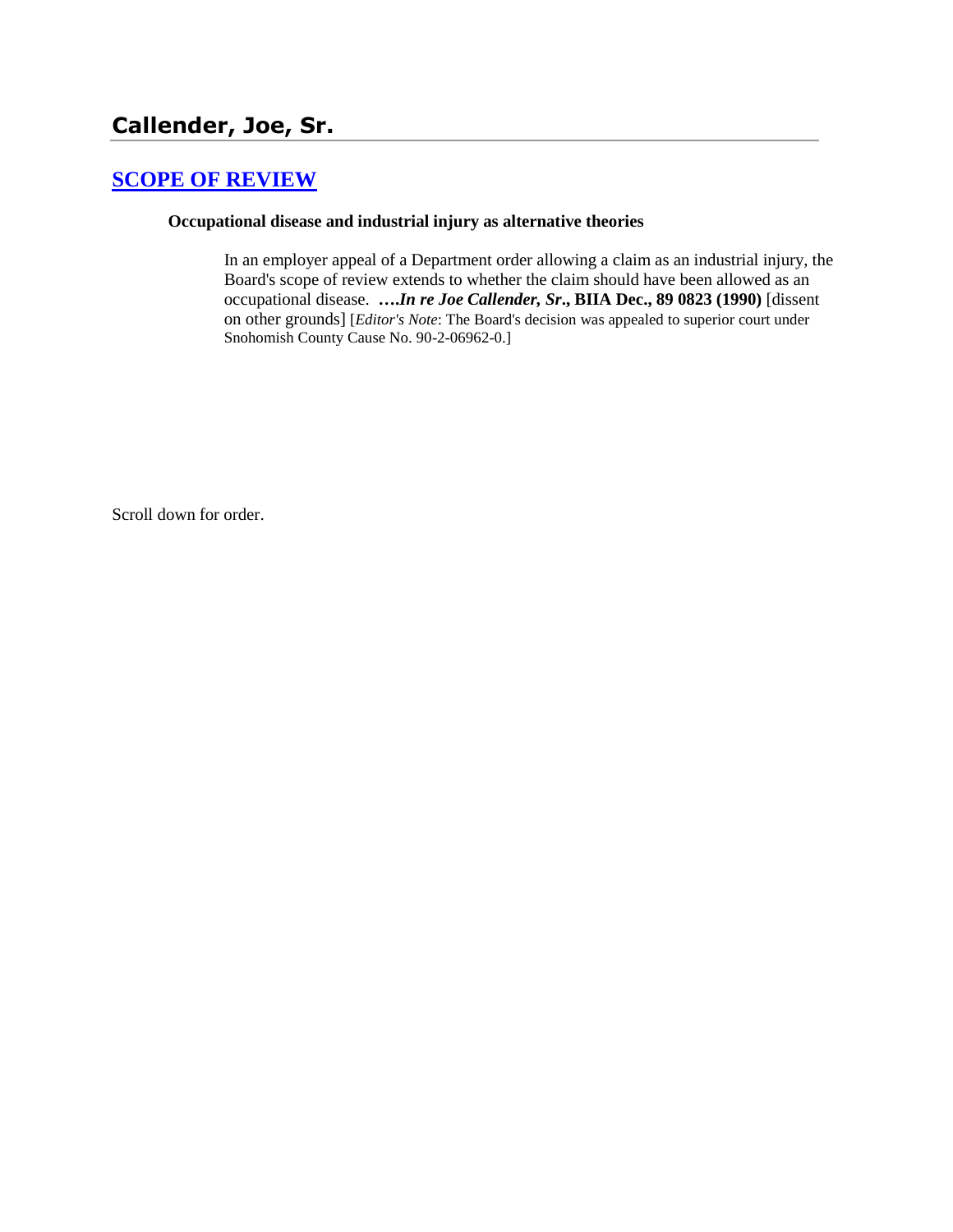## **BEFORE THE BOARD OF INDUSTRIAL INSURANCE APPEALS STATE OF WASHINGTON**

**)**

**IN RE: JOE CALLENDER, SR. ) DOCKET NO. 89 0823**

**CLAIM NO. T-103395 ) DECISION AND ORDER**

APPEARANCES:

Claimant, Joe Callender, Sr., by Stiles, Stiles & Stiles, per Brock D. Stiles

Self-Insured Employer, Summit Timber Company, by Hall and Keehn, per Thomas G. Hall

Department of Labor and Industries, by The Attorney General, per Ann Silvernale, Assistant, and Laurel Anderson, Paralegal

This is an appeal filed by the self-insured employer, Summit Timber Company, on March 17, 1989 from an order of the Department of Labor and Industries dated February 13, 1989 which allowed the claim as an industrial injury sustained on February 18, 1988. **REVERSED AND REMANDED**.

## **DECISION**

Pursuant to RCW 51.52.104 and RCW 51.52.106, this matter is before the Board for review and decision on a timely Petition for Review filed by the employer to a Proposed Decision and Order issued on March 30, 1990 in which the order of the Department dated February 13, 1989 was reversed and this matter remanded to the Department with instructions to issue an order allowing the claim as an occupational disease.

The Board has reviewed the evidentiary rulings in the record of proceedings and finds that no prejudicial error was committed and said rulings are hereby affirmed.

The issues presented by this appeal and the evidence presented by the parties are very adequately set forth in the Proposed Decision and Order.

We are in agreement with our Industrial Appeals Judge that there is no evidence in the record to sustain a finding that the claimant suffered a traumatic injury to his shoulders in the course of his employment on February 18, 1988. The only medical witness to testify, Dr. Kenneth Lang, who treated the claimant for a bilateral shoulder condition, could not relate that condition to any particular trauma. Instead, Dr. Lang was of the opinion that the bilateral shoulder condition, which he described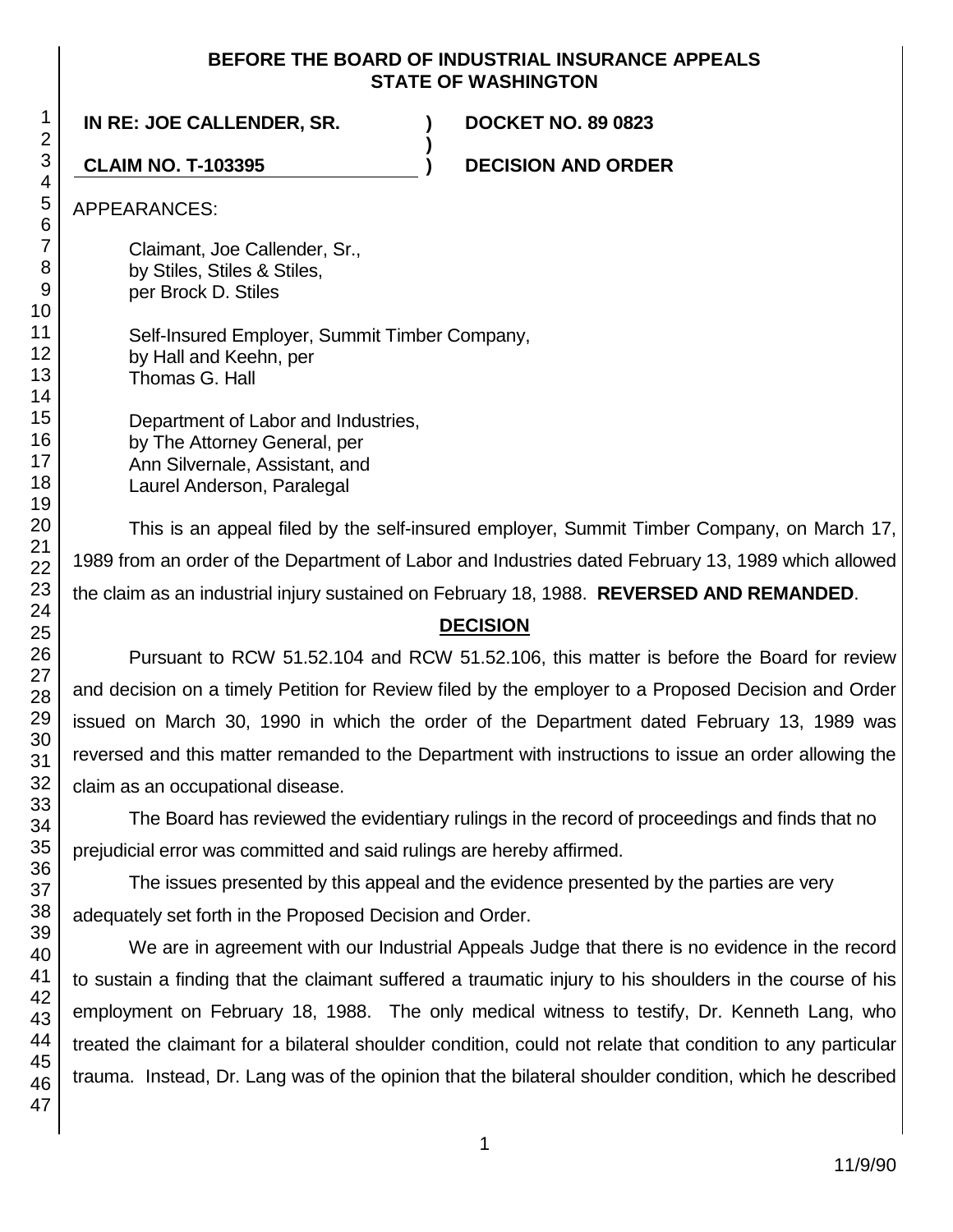as bilateral acromioclavicular joint traumatic arthritis, was the result of repetitive movements of the shoulder.

We concur with our Industrial Appeals Judge that the central issue in this appeal is whether the claimant's bilateral shoulder condition constitutes an occupational disease as defined under our Industrial Insurance Act.

Our Industrial Appeals Judge was convinced that the claimant's bilateral shoulder condition was the result of distinctive conditions of Mr. Callender's employment with Summit Timber, arose naturally and proximately out of that employment, and thus constitutes an occupational disease. We agree.

Although this claim was allowed originally by the Department as a traumatic injury, the proper scope of our review includes consideration of the claim as an occupational disease. In re Cathy Lively, BIIA Dec., 62,097 (1983) and In re Judith Burr, BIIA Dec., 52,023 (1979).

In Dennis v. Dep't of Labor & Indus., 109 Wn.2d 467, 481 (1987), the Supreme Court held that an occupational disease or disability arises "naturally" out of employment if (1) the particular work conditions more probably than not caused the disease or disease-based disability than conditions in everyday life or all employments in general; (2) the disease or disease-based disability is a natural incident of distinctive conditions of the worker's particular employment; and (3) if the conditions causing the disease or disease-based disability are conditions of employment, not conditions coincidentally occurring in the workplace. In its Petition for Review, the employer argues that the conditions of claimant's employment with Summit Timber were not "distinctive" as required by Dennis. We disagree. The employer incorrectly focuses on Mr. Callender's most recent years of employment rather than the 27 years that Mr. Callender has worked for Summit Timber. The conditions of his employment throughout those years are well described by the claimant, his son, and Mr. Terry Mullane, the personnel manager for Summit Timber.

On August 7, 1961, the claimant began to work for Summit Timber Company. He has worked as a puller on the green chain, an offbearer on an 8 foot saw, sawyer on an 8 foot saw, barker and, since 1972, as a handyperson. The duties of the handyperson included running any machine or operation when its operator was on break or leave, and assisting on any machine or operation necessary to ease or prevent production bottlenecks. As a handyperson, claimant usually ran each machine or operation for a period of time during each working day. As of February 1988, the claimant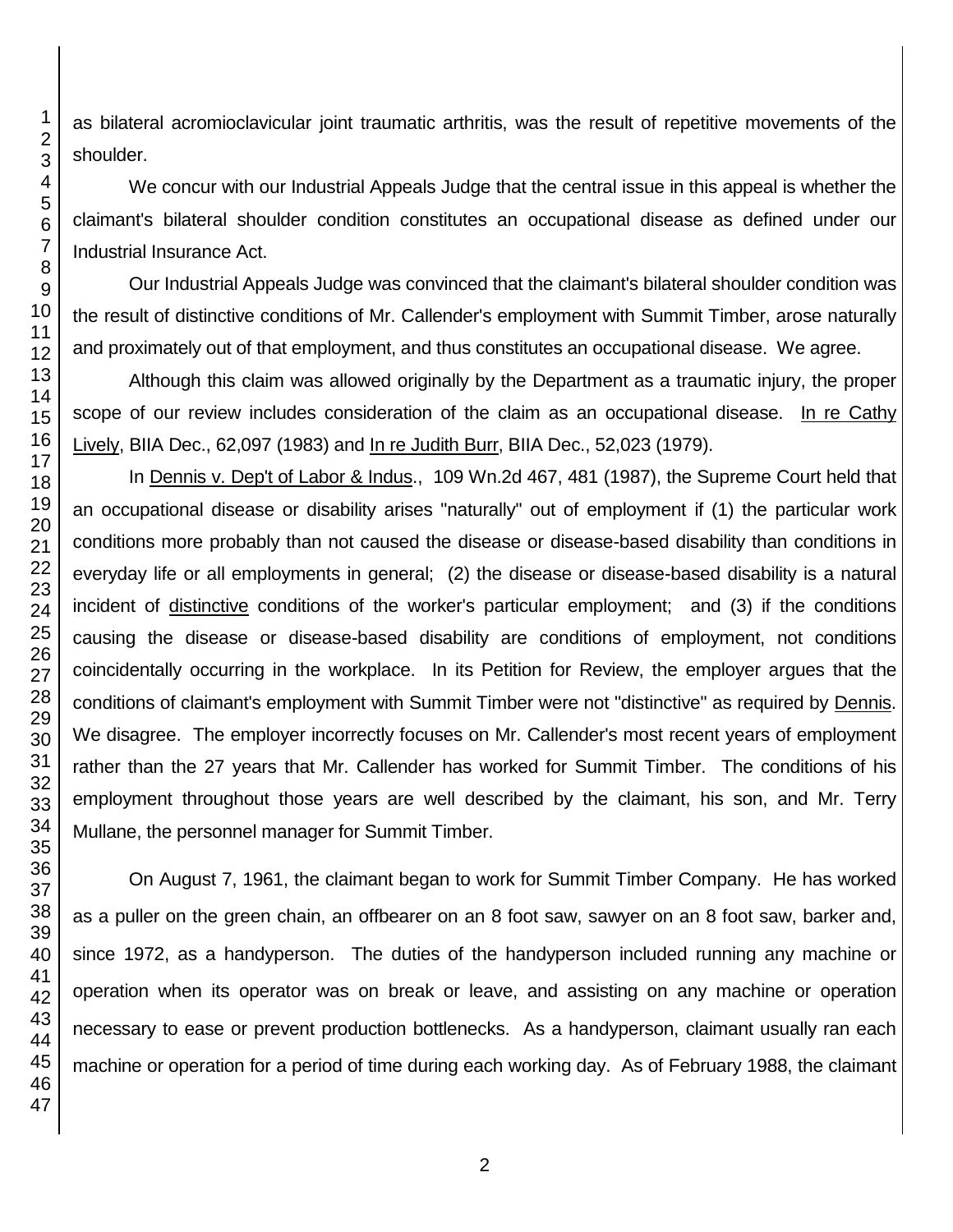had worked almost 27 years on jobs which required the repetitive use of both shoulders in lifting, pushing, pulling or working overhead with heavy lumber products during some or all of the day.

The employer contends that these conditions of claimant's employment are like conditions occurring in all employments generally. Summit Timber relies on Dr. Lang's testimony in support of this argument. Dr. Lang was asked by employer's counsel: "And that's activity [lifting, overhead work, pushing, and pulling] done in physical work generally?" 1/8/90 Tr. at 73 (Emphasis added). He responded in the affirmative.

However, there are obviously countless jobs which do not require the type of repetitive physical activity which claimant was required to perform for Summit Timber. Indeed, when Dr. Lang was asked:

Q. Doctor, one question. From what you know of Mr. Callender's job duties would you be able to state condition or conditions you diagnosed would be more likely to occur to a person who was engaged in those job activities for the length of time Mr. Callender was than another person in other employments in general or nonemployment life?

He responded:

A. Yes, Your Honor. It's my opinion that the kind of work he described to me was consistent with the appearance of this type of degenerative change.

1/8/90 Tr. at 71.

Dr. Lang's testimony, coupled with that of the lay witnesses, establishes the requisite distinctive conditions of employment to satisfy the "naturally" prong of the Dennis occupational disease test.

Furthermore, this is an employer's appeal and the employer therefore had the burden of making a prima facie showing that claimant does not have an occupational disease. Only then does the burden shift to the claimant to prove entitlement to benefits by a preponderance of the evidence. Olympia Brewing Co. v. Dep't of Labor & Indus., 34 Wn.2d 498 (1949). The employer presented no medical testimony. It is questionable whether the employer has presented a prima facie case, although Summit Timber has apparently relied on challenging the "distinctive" aspect of the conditions of claimant's employment. In any event, there is no question that the claimant has proved by a preponderance of the evidence that his bilateral acromioclavicular joint traumatic arthritis arose both naturally and proximately out of his employment with Summit Timber.